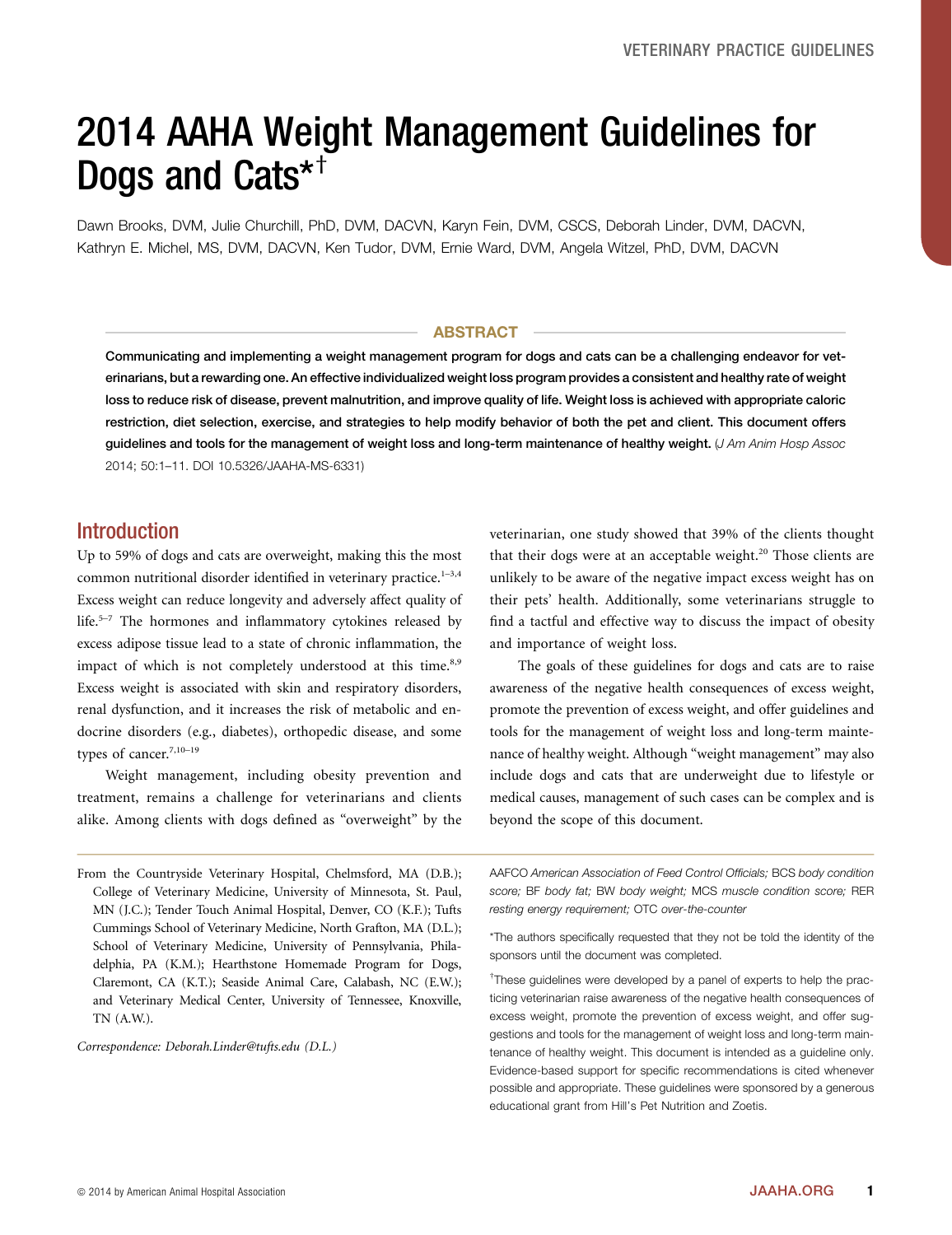An effective individualized weight loss program provides a consistent and healthy rate of weight loss to reduce risk of disease, prevent malnutrition, and improve quality of life. Weight loss is achieved with appropriate caloric restriction, diet selection, exercise, and strategies to help modify the behavior of both the pet and client. The success of any program depends on partnering with clients to set expectations, promote client compliance and treatment adherence (compliance and adherence describe the degree to which the client correctly implements medical advice and continues an agreed-on mode of treatment), and overcome challenges presented by each pet.

# Prevention

Because of the high prevalence of overweight pets and the health risks associated with excess body fat (BF), prevention efforts used by the entire veterinary team may positively impact pet health. The most appropriate time for weight management and intervention is prior to weight gain and the subsequent development of clinical disease. Maintenance of a healthy weight should begin with the first veterinary visit including recommendations for the following:

- · Puppy and kitten feeding
- · Evaluating body condition score (BCS) and how to adjust feeding when BCS changes are noted at home, particularly after either spaying or neutering<sup>21</sup>
- · Maintaining an ideal adult weight
- · Maintaining exercise and activity
- · Behavior training using interactive rewards as alternatives to food
- · Educating clients about the limitations of pet food labels and label feeding recommendations

Monitor weight trends and proactively address weight gain early at any BCS above the ideal. Adverse subclinical consequences such as low-grade chronic inflammation are the most difficult to perceive as a health issue, yet before clinical signs are evident is the most appropriate time for medical intervention.

Puppies and kittens must consume food that meets their requirements for growth to ensure adequate intake of critical nutrients, such as protein, calcium, and phosphorus, until they have completed skeletal growth.<sup>22</sup> Instruct clients to monitor puppies' and kittens' BCS q 2 wk. At the time of either spaying or neutering, there may be an increase in the pet's appetite but a decrease in its caloric needs.23–<sup>25</sup> There should be nutritional assessment at regular intervals postgonadectomy. If the growing pet has a BCS higher than ideal, switch to a lower calorie puppy or kitten food, eliminate other sources of calories, and emphasize exercise and environmental enrichment. Either changing to an adult food or weight-loss food before skeletal maturity is complete is not recommended as that may not meet nutritional requirements for growth.

Seasonal changes may affect both activity and appetite.<sup>26</sup> Temperature extremes often limit outdoor activities and decrease daily caloric expenditure. Educate clients about diet and feeding management adjustments that are necessary when energy expenditure changes to avoid repeated cycles of weight gain and weight loss.

Weight monitoring and prevention of weight gain is particularly important for dogs prone to obesity (e.g., Newfoundlands, dachshunds, cocker spaniels, or any dog with low energy expenditure) and cats housed mostly indoors with minimal activity.<sup>4,27–29</sup>

Aging also affects metabolic rate and activity level.<sup>30–32</sup> Nutritional reassessment at yearly exams will help to identify and address weight gain as pets age. The greatest prevalence of obesity has been identified in dogs and cats between the ages of 5 yr and 12 yr, so that age group may benefit from increased vigilance and perhaps a diet change to a less calorie-dense food.

## Initial Assessment

Begin by assessing the patient, the environment, and obtaining a full diet history as detailed in the American Animal Hospital Association Nutritional Assessment Guidelines.<sup>21</sup> Identify all household and environmental factors that impact feeding management (i.e., current diet, feeding schedule, treats, numbers and perceptions of household members involved with feeding), exercise (current and potential), and the environment (housing, environmental enrichment).<sup>21</sup>

### Assess the Patient

In addition to a complete physical exam, the patient health assessment may include relevant laboratory and imaging studies as appropriate to assess for comorbidities that may impact either caloric needs or require additional management (e.g., exerciselimiting orthopedic disease, metabolic/endocrine disorders).

Evaluate the pet's current body weight (BW), BCS, and muscle condition score (MCS) as part of the health assessment and for determining healthy weight.<sup>21,33</sup> Assessing the MCS along with the BCS will establish a baseline from which you may monitor muscle and fat loss, especially if there is either a comorbid condition (where either the weight loss rate may be lower or the patient is at risk for loss of muscle mass due to the catabolic impact of disease) or the patient is losing weight too rapidly (resulting in loss of muscle mass).

Estimating the pet's ideal weight helps determine the pet's caloric requirements and establishes a motivating goal. Some ways to estimate a patient's ideal weight include the following: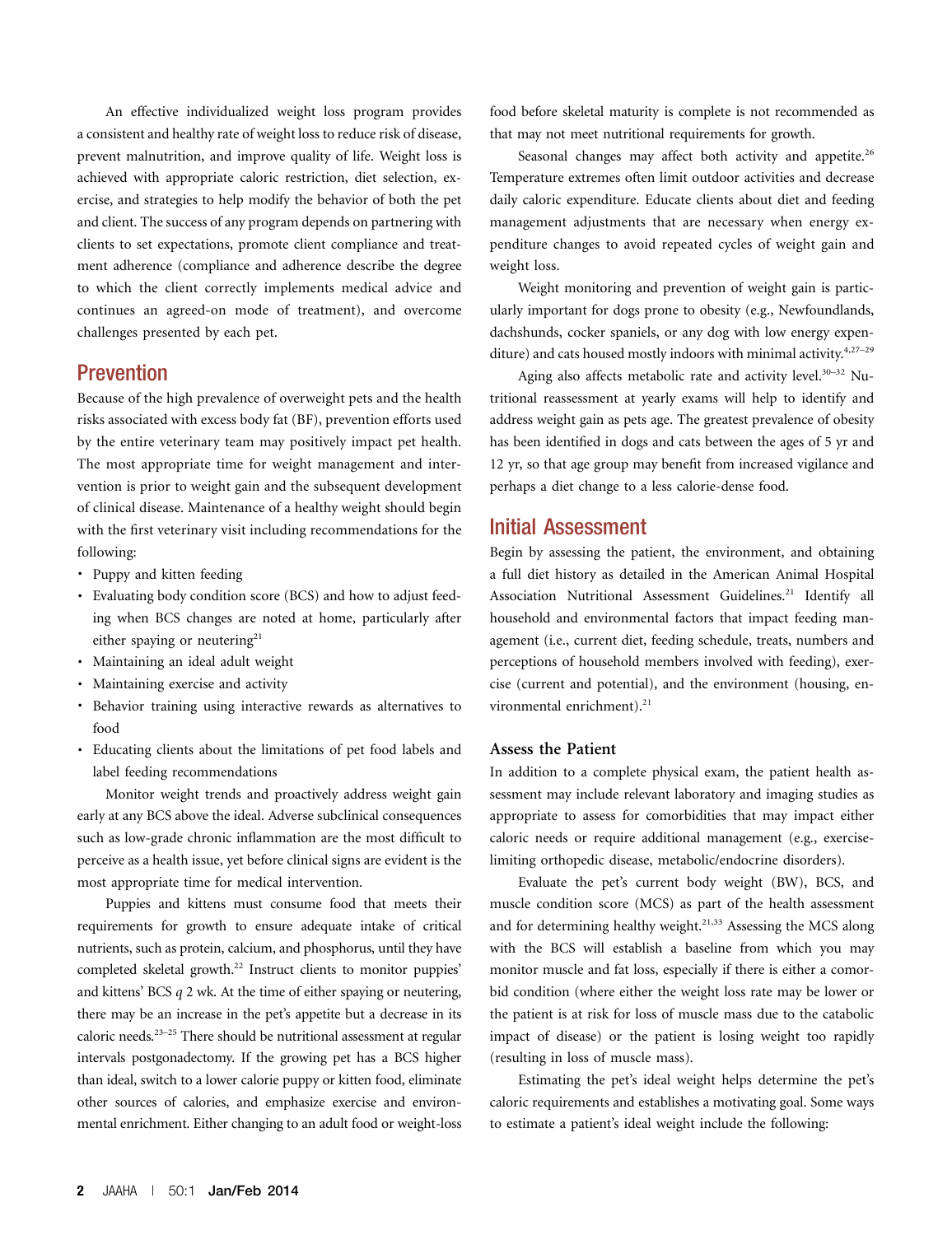- 1. Historical. Check the medical record for the pet's weight and BCS history to determine whether it shows a previous ideal weight that correlates to a BCS of 5 out of 9 or 3 out of 5.
- 2. Calculate the ideal weight from the current BCS if historical weight information is not available. Each BCS  $\geq$  5 (on a 9 point scale) or half of a BCS  $\geq$  3 (on a 5 point scale) is equivalent to being  $10\%$  overweight.<sup>34-37</sup> For example, a 45 kg Labrador retriever that has a BCS of 8 out of 9 is 30% overweight and its ideal weight is approximately 32 kg (Table 1).
- 3. Use the percent BF that correlates with the BCS scores to estimate ideal weight using the equation: [current BW $\times$  $(100 - %BF)/0.8$ <sup>37</sup> Note that lean mass is 80% of the ideal BW, assuming 20% BF.

Although there is not an established criterion in veterinary medicine, for the purpose of this document, the authors define obese as a BCS of  $\geq 8$  out of 9 (or 5 out of 5). Although studies often do not differentiate overweight pets from obese pets, health risks and clinically apparent disease seem greater in severity as weight gain increases. Long-term studies of pets with various BCS categories against controls are needed to verify that clinical impression. All overweight pets suffer from similar, yet less obvious morbidities, and should be treated with as much urgency for weight loss as obese pets.<sup>7</sup>

It is challenging to accurately determine ideal BW in obese patients that exceed the BCS scale (i.e.,  $>$  5 out of 5 or  $>$  9 out of 9, correlating to being  $>40\%$  overweight). There is no proven method for adjusting the calculation for severely obese patients, and the above approach may cause an overestimate of the ideal weight. Reassessing the patient as their BCS improves during weight loss allows refinement and more accurate estimate of the patient's ideal weight.

#### TABLE 1

| Summary of BCS Scales and Their Relationship with BF |  |  |  |
|------------------------------------------------------|--|--|--|
| and BW $^{\rm 36,68-71}$                             |  |  |  |

| 9 point scale | 5 point scale | $%BF*$      | % Overweight |
|---------------|---------------|-------------|--------------|
| 4             | 2.5           | $15 - 19$   | Ideal        |
| 5             | 3             | $20 - 24$   |              |
| 6             | 3.5           | $25 - 29$   | 10%          |
| 7             | 4             | $30 - 34$   | 20%          |
| 8             | 4.5           | $35 - 39$   | 30%          |
| 9             | 5             | $40 - 45 +$ | 40%          |
| > 9           | > 5           |             | >40%         |

\*Current body weight  $\times$  (100  $-$  % BF)/0.8. Lean mass is 80% of ideal weight (assuming 20% BF).

BCS, body condition score; BF, body fat; BW, body weight.

## Assess the Client and Feeding Management

Success for weight loss depends on the client's willingness, interest, and ability to follow recommendations (i.e., adherence). Assess the client's readiness to change his/her feeding habits and evaluate opportunities for changing the pet's management and lifestyle.<sup>38</sup> Identify challenges the client has faced in the past with feeding management to effectively tailor the plan to the patient and engage the entire household.

## Assess the Current Diet

The diet history can provide valuable information about current caloric intake that can serve as a starting point for the weight loss program and help the veterinarian anticipate potential challenges to the weight loss plan (discussed in detail below). Collect information about total daily intake (i.e., varieties and amounts of foods, treats, chews, and supplements; feeding management; and any use of food to administer medication), with sufficient detail to account for all calories ingested. Anticipate nutritional imbalances when treats and human foods exceed 10% of the total caloric intake.<sup>21</sup>

Evaluate how food plays a role in the client relationship with the pet, such as food used for training, nurturing, or bonding in specific situations. Assess "nonnegotiables" lifestyle aspects that the client seems either unlikely or unable to change and try to incorporate some aspect of those aspects into the plan. Such compromises can help increase adherence and trust moving forward with the weight loss program.

# Designing a Weight Loss Program Overall Approach

After the initial assessment is complete, formulate an individualized weight loss plan. The plan should include the determination of the following:

- 1. Ideal BW
- 2. Caloric restriction
- 3. Food selection and treat allowance(s)
- 4. Feeding management and activity plans
- 5. Scheduled follow-up

#### Determine Daily Caloric Intake

The approach to determining the daily caloric goal for weight loss depends on the presentation and history of the patient.<sup>39</sup> Any method of caloric restriction is merely a starting point and subject to individual metabolism. Regular monitoring is essential to ensure healthy weight loss and allow for necessary adjustments in caloric intake. Two options for determining the daily caloric requirements for weight loss are the following: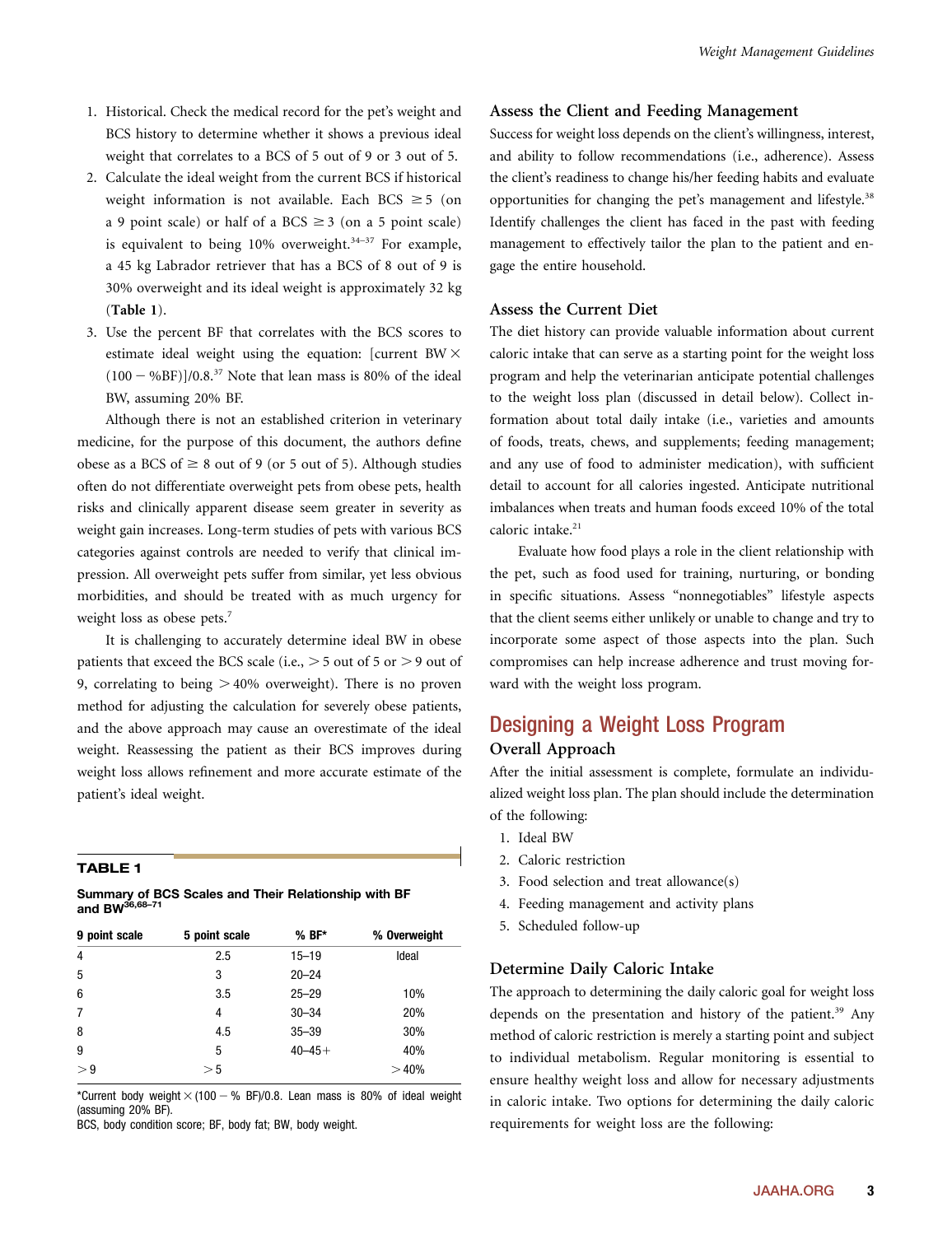- 1. Feed an amount to provide 80% of the current caloric intake. That approach may be effective in patients that are overweight and are at a stable weight with an accurate diet history. However, if a pet is actively gaining weight, a greater reduction may be required to promote effective weight loss.
- 2. Calculate the resting energy requirement (RER) using the pet's estimated ideal weight then feed a percentage of that amount. Although there is no established standard reduction, feeding 80% of ideal-weight RER is effective and well tolerated.40,41 Calculate the daily RER for ideal BW in kg using one of the following two equations. Note that the first equation can be used for patients of any weight. The second equation is used for patients weighing 2–25 kg, but note that the second equation is not as accurate as the first equation as it will overestimate the caloric needs of patients weighing either  $<$  2 kg or  $>$  25 kg.

RER in kcal/day =  $70 \times ($ ideal BW  ${[kg]}^{0.75}$ RER in kcal/day =  $30 \times$  (ideal BW [kg]) + 70

## Select a Diet

Select a diet based on the caloric restriction desired, the degree of obesity, and the preferences of the patient and client. Inquire about preferences regarding flavor and dry versus canned foods. Evaluate and prepare a list of diet options that vary within those parameters if the first or second choice does not meet with acceptance from the client or pet. Determine availability and affordability concerns that might influence diet selection.

Before starting a plan, make sure that everyone involved in the pet's care is interested and receptive, ensuring that the plan is practical and feasible for the client's abilities and lifestyle. Then calculate the daily food dose and translate that dose into quantities of cans and/or cups/day. If possible, weigh dry food on a scale because measuring with a cup may be imprecise, particularly with the small amounts needed for cats and small dogs (calculate the food dose using the kcal/kg obtained from either the pet food label or the manufacturer). $42$  Incorporate a treat allowance of up to 10% of total calories into the daily caloric goal. Explore, address, and realign client expectations if necessary.

Essential nutrients in pet foods are balanced according to caloric content, so when portion size (and thus calories) is reduced, so are the amounts of essential nutrients. A review of the process for a comprehensive analysis of nutritional adequacy of a diet is beyond the scope of these guidelines; however, evaluating a diet for sufficient protein is an important step for weight loss plans.

Consider dietary protein on an energy basis (in g/1,000 kcal) to evaluate the impact of the proposed reduction of caloric intake on National Research Council recommended allowances (Table 2) For a quick rule of thumb to ensure that the diet contains adequate protein, select foods that provide cats with  $\geq$  5 g/kg BW and dogs with  $\geq$  2.5 g/kg BW based on ideal BW (See Evaluating Protein Sufficiency sidebar.).<sup>43</sup>–<sup>45</sup>

A therapeutic food is defined as a pet food that was purpose formulated to help modulate either a disease or condition. Therapeutic foods are only available either through a veterinary office or with a prescription from a veterinarian. Using a therapeutic weight-loss diet is preferred over using reduced amounts of over-the-counter (OTC) diets because therapeutic diets are more likely to provide adequate nutrient intake when fed in calorically restricted amounts.

Therapeutic weight loss diets are formulated to contain more protein, vitamins, and minerals/calorie than OTC foods, ensuring adequate nutrient intake during caloric restriction. High protein may preserve muscle mass during weight loss and may improve satiety.<sup>46,47</sup> As the effects of aging on protein digestibility are not well understood, senior pets may require closer monitoring of protein intake (and MCS) during weight loss.<sup>48</sup> Therapeutic foods also may be lower in fat, higher in fiber, and/or higher in moisture to decrease caloric density. That allows clients to feed a greater volume of food with fewer calories.

The role of fiber in satiety for dogs and cats is controversial and likely varies among pets.<sup>46,49–51</sup> The crude fiber analysis, which is required on a pet food label, accounts for only the insoluble fiber fraction and none of the soluble fiber content and is an underestimate of the true fiber content of most pet foods. Diets

#### TABLE 2

| Minimum Protein Requirements in Diets <sup>72</sup>           |                                        |                                                                   |                                     |  |
|---------------------------------------------------------------|----------------------------------------|-------------------------------------------------------------------|-------------------------------------|--|
| NRC recommended allowances for protein/kg of ideal BW per day |                                        | Minimum protein needed in diet to meet NRC recommended allowances |                                     |  |
|                                                               |                                        | When fed at 80% of RER for ideal BW                               | When fed at 60% of RER for ideal BW |  |
| Cat                                                           | 4.96 g protein/BW (kg) <sup>0.67</sup> | 89 g/1,000 kcal                                                   | 104 g/1,000 kcal                    |  |
| Dog                                                           | 3.28 g protein/BW $(kg)^{0.75}$        | 60 g/1,000 kcal                                                   | 79 g/1,000 kcal                     |  |

BW, body weight; NRC, National Research Council; RER, resting energy requirement.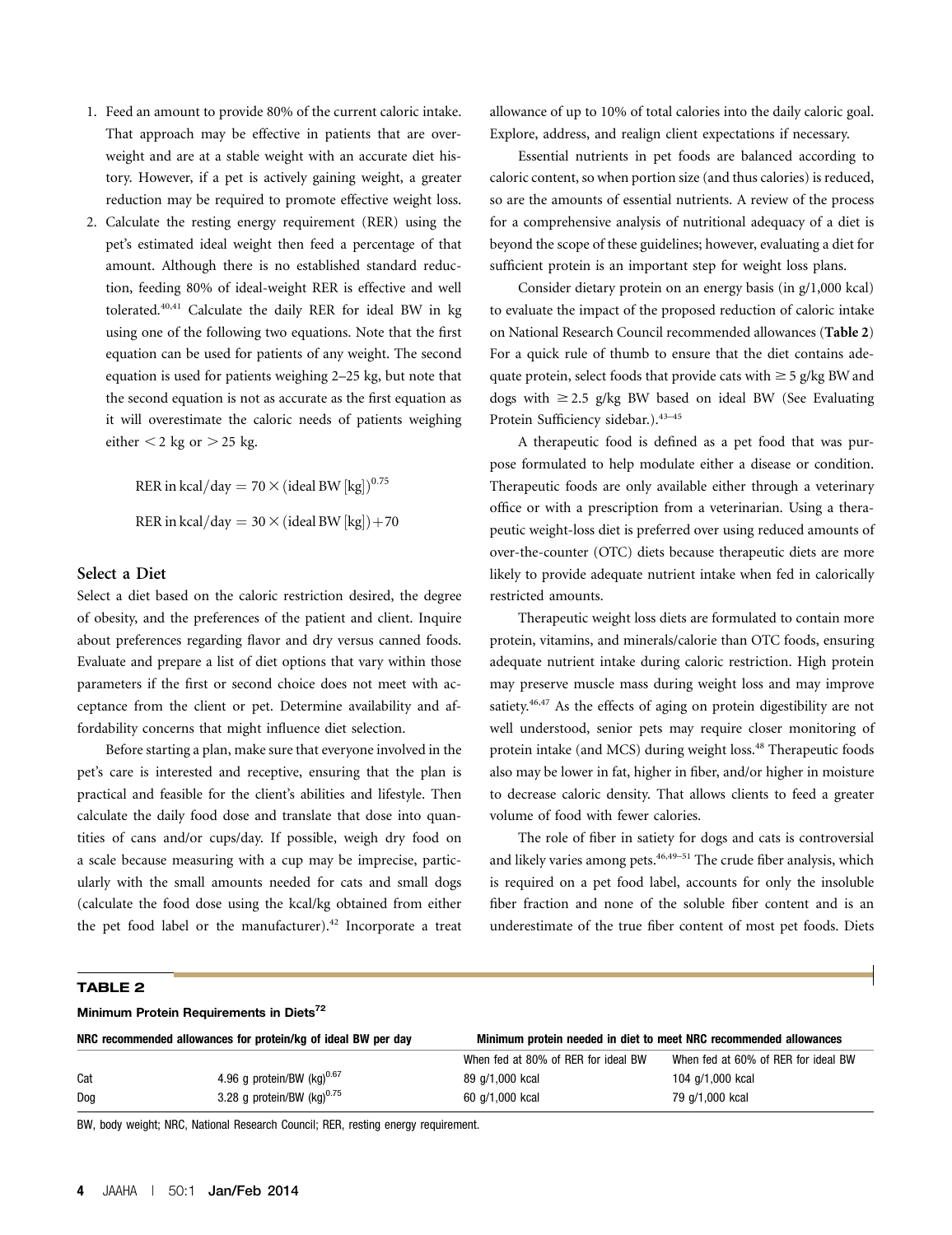## Evaluating Protein Sufficiency Using RERs and BW67,68

Because labels do not show protein content in g per 1,000 kcal, the g of protein being fed can be calculated using the "guaranteed analysis" and the following information:

Assume an overweight dog with 10 kg ideal body weight. Assume your food label shows 21% crude protein and contains 3,490 kcal/kg.

1. Calculate dog's caloric needs at 80% resting energy requirements (see text), use the following equation:

$$
80\% (70 \times 10 \,\text{kg}^{0.75}) = 315 \,\text{kcal/day}
$$

2. Calculate g of protein in the food using the following equation:

 $\%$  crude protein/kcal/kg $) \times 10,000 = g/1,000$  kcal of food

21/3, 490 kcal/kg  $\times$  10,000 = 60 g/1,000 kcal

3. Determine dog's daily protein requirement using the following equation:

 $\geq$  5 g/kg for cats and  $\geq$  2.5g/kg for dogs

 $2.5$  g/kg  $\times$  10 kg BW  $=$  25 g protein/day

4. Determine whether the food provides sufficient protein to meet canine pet's needs using the following:

315 kcal/day  $\times$  60 g/1,000 kcal = 18.9 g/day

 $18 g < 25 g$ 

This food does not provide sufficient protein.

containing insoluble fiber purportedly have a lower caloric content by volume and may promote satiety, leading to better diet plan adherence.46 Insoluble fiber may cause an increase in the volume and frequency of bowel movements.<sup>52</sup> Discuss that potential effect of fiber with clients when selecting a diet.

Restricting the amount of OTC maintenance food that is fed, especially diets with high caloric density, generally fails to provide satiety for most pets, contributing to poor adherence and client frustration. Restricting amounts of an OTC maintenance diet fed could also lead to deficiency of one or more essential nutrients.<sup>53</sup>

The current median kcal/cup of therapeutic and OTC dry foods marketed for weight management are 301 kcal/cup (dogs) and 342 kcal/cup (cats).<sup>54</sup> However, there is wide variation and there are no nutritional or caloric criteria mandated for the terms such as "less active," "indoor," "weight control," "optimal weight," or "healthy weight." Products labeled "less" or "reduced" calories or fat have no restriction on calorie or fat content other than being some amount lower than the company's chosen comparison product. Foods with labels stating "lite" or "light" must contain less than a certain amount of calories/kg set by the American Association of Feed Control Officials (AAFCO), although there is no restriction on calories/ $cup$  or can.<sup>22</sup> For specific definitions and amounts that qualify as "light," see the AAFCO 2013 Official Publication.<sup>22</sup> Due to the wide variability of products with such labeling, achievement of weight loss requires careful evaluation of those products on a case-by-case basis.

When advising clients about amounts to feed, it is best to do so based on a caloric target, not just a variation on the label range. Pet foods that show similar caloric content/cup or content/can may show entirely different recommendations about the amount to feed. Compare the caloric density, not the label feeding amounts, to determine caloric intake.

In some instances it may be appropriate to adjust volume alone and not change to a therapeutic diet if the pet can lose weight with modest caloric restriction and without feeding below the label guidelines to provide calories for ideal weight. That process will ensure the pet receives adequate nutrients. For example, that approach may apply to either cats being transitioned to meals from free feeding or to pets just slightly overweight and easily able to increase activity.

There is little to no evidence showing that any nutritional supplement aids in weight loss.<sup>55</sup> There is one FDA-approved pharmaceutical<sup>a</sup> that is currently available for the management of obesity in dogs. That medication was evaluated in a safety and efficacy study up to 1 yr's duration when used with a maintenance diet.<sup>56</sup> As with any medication, it may not be appropriate for every patient.

## Exercise/Activity

Research in humans has shown that combining caloric reduction with exercise offers the best chance of successful and sustainable weight loss.57,58 Physical activity provides several potential benefits including preservation of lean muscle mass, increased caloric expenditure, and promotion of behaviors that aid in sustainable weight loss.<sup>59</sup> Although evidence that exercise will enhance weight loss outcomes in pets is preliminary, data from humans suggests that increased activity could have a positive impact on weight loss in pets.<sup>40,60</sup>

Physical activity differs between dogs and cats. Assess and discuss with the client any pet and/or client physical limitations, client schedule, expectations and goals, possibilities, and limitations (e.g., pet sitter/daycare availability, activity options, adverse weather conditions).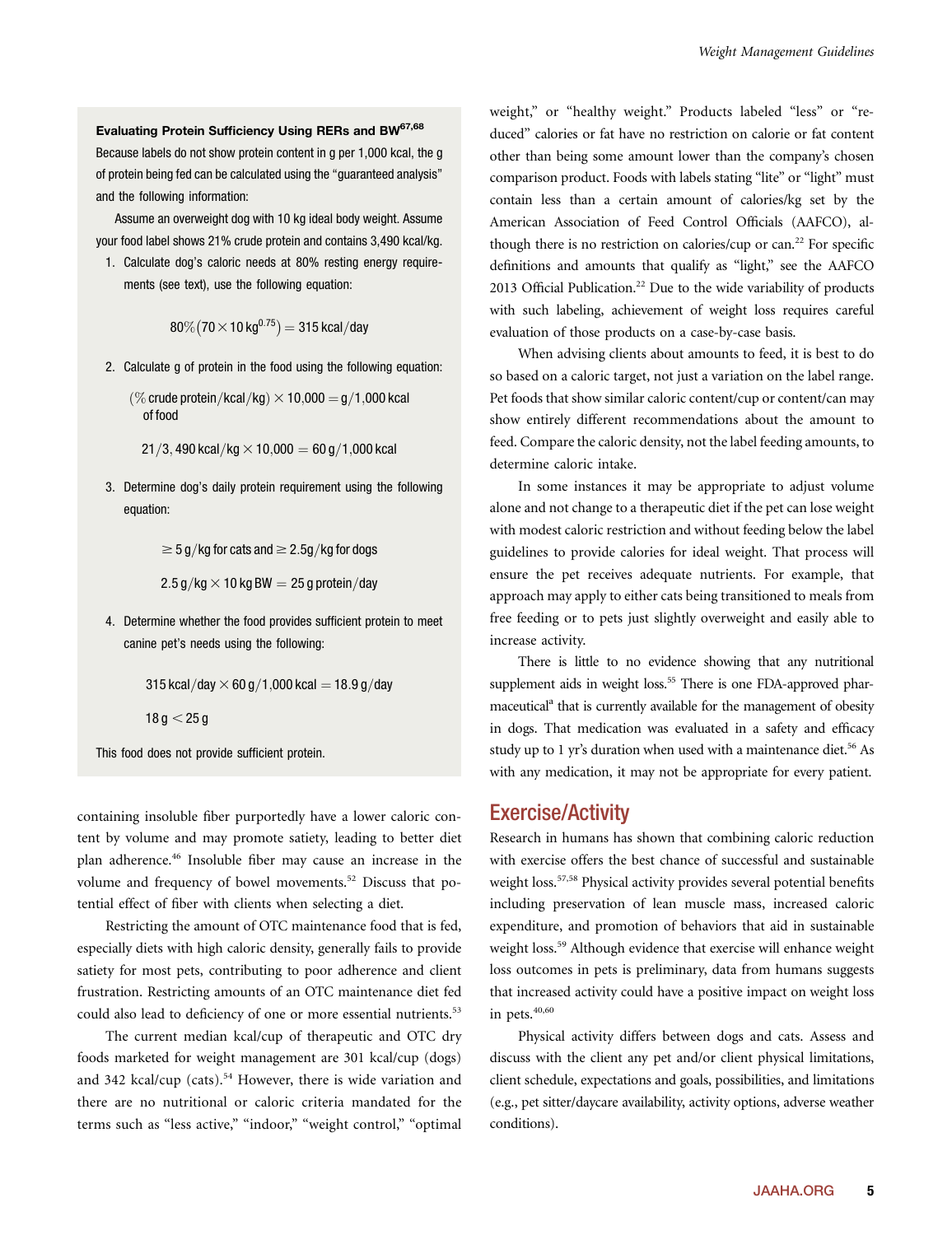Assess any comorbidities that may affect tolerance and timing of implementation of a physical activity program. Once a patient is deemed healthy enough to undergo an exercise program, design a plan based on endurance, intensity, and type of exercise. For pets with limited mobility, consider either low-impact exercise alternatives (such as swimming) or consultation with a rehabilitation therapist.

Factors to consider when formulating a plan include who will be involved (e.g., client, veterinarian, rehabilitation therapist, referral) and documenting activity (i.e., time, intensity, caloric expenditure, etc.). Use that information along with weight change to adjust the feeding and/or exercise plan as needed.

Evidence is lacking to describe an ideal exercise program for dogs. With the exception of walking, caloric expenditures for various forms of exercise in pets is largely undocumented. One approach for an obese dog with no orthopedic restrictions is to start with a 5 min walk three times/day, if possible. Increase gradually until either the client's or pet's limit is reached or once a total of 30–45 min of walking/day has been achieved.<sup>57</sup>

In general, most dogs expend about 1.1 kcal/kg/km at a brisk walking pace of  $10-10.5$  min/km. $61,62$  A 45 kg dog will burn about 240 calories after 4.82 km at that pace. Walking at a slower pace also has health benefits, although the benefits are difficult to quantify because of lack of current research. Use the above-described estimates to calculate suggested exercise by either duration or distance and incorporate that into the weight-loss plan. Without similar guidelines for other types of exercise, documentation of activity combined with more frequent weight monitoring may aid evaluation of other exercise protocols.

Introducing physical activity in cats can be challenging. Recommendations focus on environmental enrichment to encourage activity and modify behavior as summarized in Table 3. Hunting and stalking simulations may help motivate physical activity in cats. Sources of further enrichment ideas and activities are available and have been summarized in Table 4.<sup>63</sup>

## Monitoring and Maintenance

Effective follow-up and regular monitoring by the entire veterinary team are critical components of a successful weight loss program. Consider some of the following points:

- · Train the veterinary team to provide consistent information about diet and feeding for each life stage.
- · Implement multimodal client reminder systems (e.g., postcards, phone calls, e-mails).
- · Designate specific team members for client support and followup encouragement.

· Provide or recommend that clients participate in group programs (e.g., dog walking groups, agility clubs).

Once a program has been initiated, contact the client after the first week as many get discouraged with concerns such as food refusal and begging behaviors that are best addressed early on. Provide clinical support from team members via frequent phone calls between weight checks. Identify and address obstacles and client concerns, satisfaction, or frustrations with the program.

Follow up with the client either by telephone or an office visit q 2 wk until the desired rate of weight loss is established. Monitor the patient monthly until the ideal weight has been reached and has stabilized on a long-term maintenance program.

#### Suggested Follow-up Procedure

Consider some of the following suggestions when following up with the patient and clients:

- · Ask open-ended questions to solicit client observations and concerns. Provide positive reinforcement.
- · Record BW, MCS, and BCS. It may be useful to show the client measurements of either girth or abdominal circumference to emphasize losses.
- · Take a picture of the patient. Create a chart to monitor and show progress.
- · Calculate the rate of weight loss using the calculation:

 $%$  weight loss/wk

- $=$  (amount of loss since last visit/weight at last visit  $\times$  100/number of wk since last weight measurement)
- $\Phi$  The desired rate of weight loss in dogs is 1–2%/wk, and in cats is 0.5–2%/wk.
- $\bullet$  Modify the rate of weight loss in growing pets  $\leq 1$  yr of age (see previous comments about feeding for growth). Depending on patient age, the focus may be to slow weight gain rather than to cause weight loss.
- Anticipate a possible slower rate of weight loss in patients with a comorbid condition (such as hyperadrenocorticism or hypothyroidism) either until or unless the primary disease is addressed.
- · If MCS decreases, confirm adequate protein intake and evaluate the patient for either too-rapid weight loss or a comorbid condition that intensifies catabolism (e.g., diabetes, renal disease, hyperthyroidism), and adjust intake to reduce the rate of weight loss.
- If the desired weight loss is achieved, congratulate the client and identify the next target weight.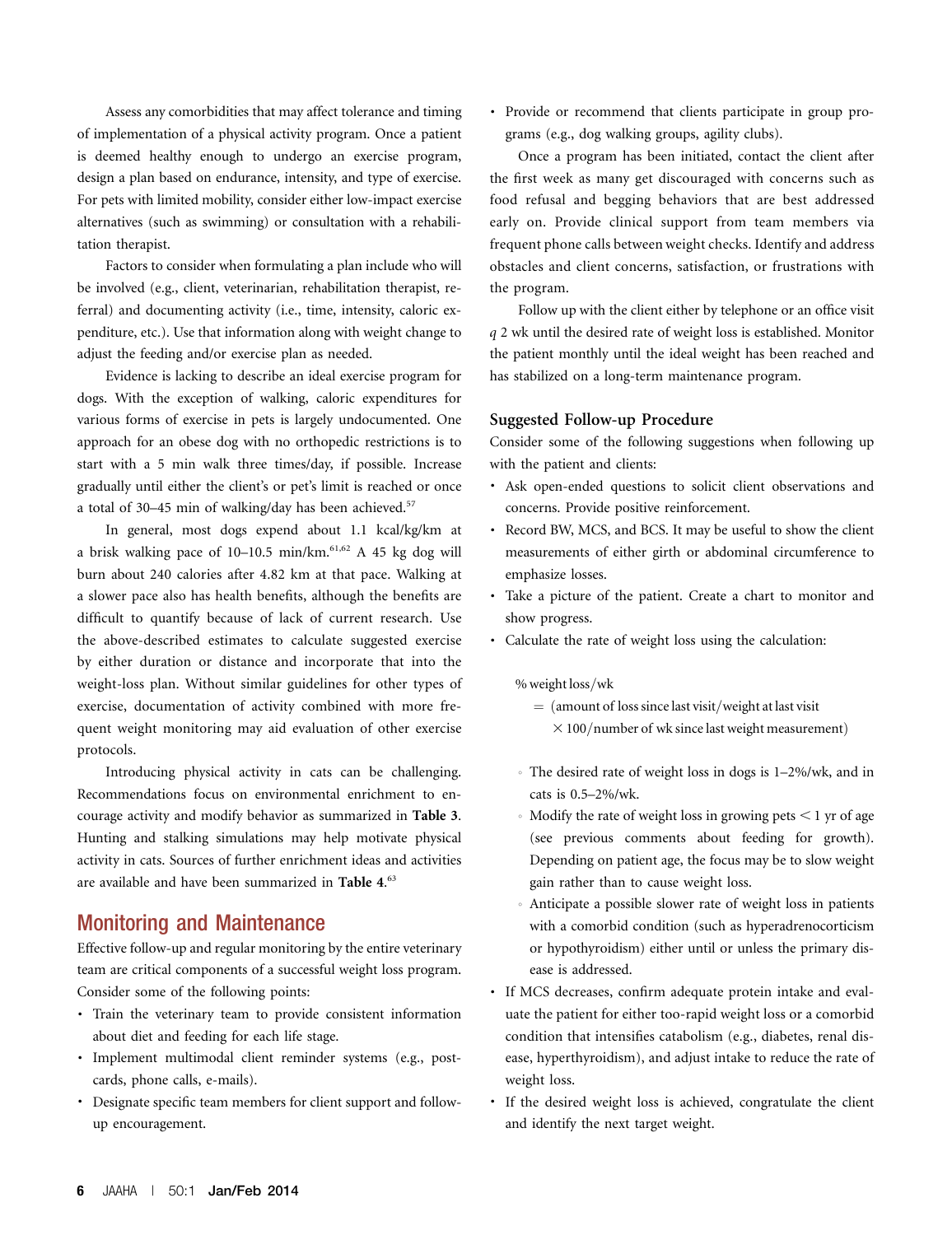## TABLE 3

## Issues Impeding/Preventing Weight Loss and Possible Solutions

| <b>Issues</b>                                    | <b>Possible solutions</b>                                                                                                                                                                                                                                                                                                                                                                                                                                                                                                                                                                                              |
|--------------------------------------------------|------------------------------------------------------------------------------------------------------------------------------------------------------------------------------------------------------------------------------------------------------------------------------------------------------------------------------------------------------------------------------------------------------------------------------------------------------------------------------------------------------------------------------------------------------------------------------------------------------------------------|
| Pet factors                                      |                                                                                                                                                                                                                                                                                                                                                                                                                                                                                                                                                                                                                        |
| Looks hungry/begging                             | Explain nutrient and calorie needs are met and that the begging is behavior, not nutritional or hunger-related.<br>Offer social or activity substitute (e.g., play, groom, walk, offer affection). <sup>73</sup><br>Distribute a portion of the diet as treats instead of meals.<br>Divide food into more frequent, smaller meals.<br>Use food as salary the pet must earn.<br>Provide environmental enrichment.<br>Use food balls and food puzzles.<br>• Place food to encourage exercise (e.g., cat tree/fetch).<br>Choose low-calorie treats (e.g., low-starch vegetables).<br>Remove pet from human feeding areas. |
| Misbehavior (trash raiding)                      | Increase physical activity and environmental enrichment.<br>Partner with client in solution building; set realistic expectations.                                                                                                                                                                                                                                                                                                                                                                                                                                                                                      |
| Nocturnal vocalization                           | Explain feline nocturnal feeding behavior. <sup>74</sup><br>Change feeding management (night, later feeding, set automatic feeders for night).<br>Provide food toys/hidden food search.                                                                                                                                                                                                                                                                                                                                                                                                                                |
| Insufficient exercise                            | • Encourage social groups for clients to relate to each other and promote exercise (e.g., dog walking groups,<br>online communities).<br>Explore possibilities for day care, pet sitter services, hiring neighbors or teens.<br>Suggest creative ways to exercise when hot/cold weather interferes.                                                                                                                                                                                                                                                                                                                    |
| Multipet household with food<br>sharing/stealing | • Explore separate meal feeding options.<br>• Change food for all pets if possible.<br>Offer food puzzles to slow down and separate feedings.<br>• Separate pets based on their physical abilities or size differences (e.g., food box with small hole for small cat;<br>cat food high up, not accessible to dogs).<br>Use products that restrict crate access based on a magnetic collar.                                                                                                                                                                                                                             |
| Pet doesn't accept new diet                      | • Provide food alternatives with different textures and moisture content.<br>Use treat allowance of up to 10% of the overall calories of the diet as a palatability enhancer.<br>Gradually introduce a new food over $\geq 1$ wk.<br>For cats, offer the new food side-by-side with the current diet, with gradual removal of the usual food.<br>Avoid offering alternatives if the pet skips a meal; however, do not allow cats to go longer than 24 hr without<br>consuming any meals.                                                                                                                               |
| Weight loss plateau                              | Inform clients that metabolic adaptations may result in slowing of weight loss and adjustment of the feeding plan<br>will allow for weight loss to resume. <sup>75,76</sup><br>Educate clients about necessary adjustments when energy expenditure changes to avoid repeated cycles of weight gain<br>and weight loss.<br>Reassess exercise expenditure and recommend necessary changes.<br>Reassess/adjust caloric intake.<br>Consider water therapy/physical activity program, especially with pre-existing medical problems affecting exercise tolerance.                                                           |
| <b>Client factors</b>                            |                                                                                                                                                                                                                                                                                                                                                                                                                                                                                                                                                                                                                        |
| Client frustration and fatigue                   | Extend recheck appointment length to allow greater support.<br>Identify and address specific frustrations.<br>Offer more frequent or intense coaching<br>Be empathetic and nonjudgmental.<br>Acknowledge the difficulty of weight loss.<br>Encourage use of support groups.                                                                                                                                                                                                                                                                                                                                            |
| Client resists new diet choice                   | Discuss preferences of food type and find compromises that meet client needs.<br>Educate and inform client about food myths.                                                                                                                                                                                                                                                                                                                                                                                                                                                                                           |
| Client guilt                                     | Explain food-seeking behavior is often attention-seeking behavior.<br>Continue education about health benefits of weight management.<br>Explain that dogs develop stronger bonds with people who walk them than with those who provide food.                                                                                                                                                                                                                                                                                                                                                                           |
| Nonadherent/noncompliant<br>household members    | Offer methods to premeasure all food and treats for the day.<br>Identify specific impediments to adherence and offer specific solutions.<br>Consider multimodal methods (handouts, websites, e-mails, face-to-face meetings) for emphasizing the specific impact of<br>excess BW on patient.<br>Engage entire family if nonadherence is suspected.                                                                                                                                                                                                                                                                     |

BW, body weight.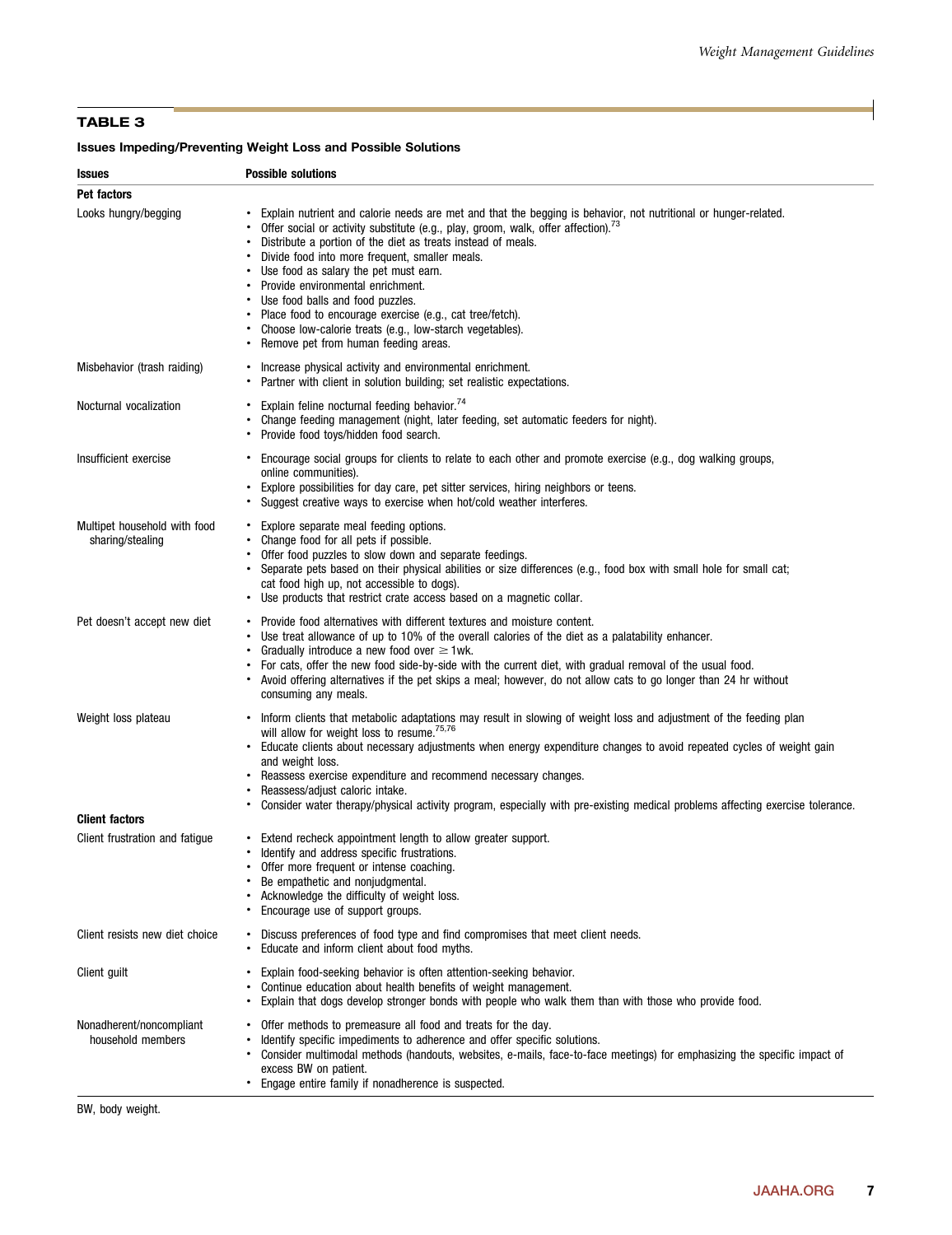#### TABLE 4

#### Websites for Additional Information

| Website                                                   | <b>URL</b>                                                                                                            | Information on website                                                                                                                                                                                                 |
|-----------------------------------------------------------|-----------------------------------------------------------------------------------------------------------------------|------------------------------------------------------------------------------------------------------------------------------------------------------------------------------------------------------------------------|
| American Animal Hospital Association                      | www.aahanet.org<br>https://www.aahanet.org/Library/GuidelinesTerms.aspx                                               | Nutritional assessment guidelines; canine and feline<br>life stage guidelines; nutritional assessment tools.                                                                                                           |
| American Association of Feline Practitioners              | www.catvets.com                                                                                                       | Feline life stage guidelines; feline behavior guidelines;<br>feline environmental needs guidelines; environmental<br>enrichment tips.                                                                                  |
| American Veterinary Medical Association                   | https://ebusiness.avma.org/EBusiness50/ProductCatalog/<br>ProductCategory.aspx?ID=132                                 | Client brochures, including "Your Pet's Healthy Weight."                                                                                                                                                               |
| Association for Pet Obesity Prevention                    | www.PetObesityPrevention.org                                                                                          | Weight loss tools, pet food information.                                                                                                                                                                               |
| Association of American Feed Control<br>Officials (AAFCO) | http://www.petfood.aafco.org/LabelingLabeling<br>Requirements.aspx<br>http://www.petfood.aafco.org/Presentations.aspx | General information about pet food label regulations;<br>pet food regulations label review checklist, including<br>specific term definitions for weight management and<br>calorie claims (see part IX, pages 169–200). |
| <b>Catalyst Council</b>                                   | http://catalystcouncil.org/resources/health_welfare/                                                                  | List of links and resources, including environmental<br>enrichment and exercise ideas for yets and cat owners.                                                                                                         |
| Indoor Pet Initiative                                     | www.Indoorpet.osu.edu                                                                                                 | Indoor pet initiative to increase environmental enrichment.                                                                                                                                                            |
| Partnership for Healthy Pets                              | http://www.partnersforhealthypets.org/practice_<br>resources overview.aspx                                            | Practice resources and tools.                                                                                                                                                                                          |
| <b>Pet Nutrition Alliance</b>                             | http://www.petnutritionalliance.org/About Us.aspx                                                                     | Comprehensive nonbranded site providing tools<br>and nutrition resources for health care professionals<br>and clients.                                                                                                 |
| Texas A & M University                                    | http://www.vetmedicine.org/vetmednet/index.php?<br>pageid= $5013$                                                     | Weight reduction calculator.                                                                                                                                                                                           |
| World Small Animal Veterinary Association                 | http://wsava.org/nutrition-toolkit                                                                                    | Nutrition toolkit; simple and extended diet history form<br>template; pet food selection handout, including how<br>to select a pet food.                                                                               |

· If weight loss is greater than the above-described desired rates, increase calories by 10% and monitor response.

## Reassess if Weight Loss Is Insufficient

If the desired weight loss is less than the above-described desired rates, consider the following:

- · Evaluate either adherence or other influences that may have tempered results and suggest alternatives.
- · If adherence is verified and there is no evidence of risk, reduce calories by 10–20% and/or change activity recommendations and identify the next benchmark.
	- In the authors' experience, to achieve weight loss, most patients can tolerate caloric restriction as low as 60% of RER of ideal BW without adverse clinical signs.<sup>64,65</sup> Warn clients that that approach will likely differ from feeding instructions on the label.
	- More aggressive caloric restriction  $(< 60\%$  RER) increases the risk of nutritional deficiencies and undesirable pet behavior that will test the client's commitment and adherence. Both commercial and therapeutic diets may lack adequate levels of essential nutrients at that level of caloric restriction. Cats may also have increased risk of hepatic lipidosis.
- $\circ$  Consult with or refer to a board-certified veterinary nutritionist for clients with pets requiring  $<$  60% RER to achieve weight loss.
- · Schedule the next weight check or telephone follow-up.

## Maintain Weight Loss Once Goals Are Achieved

Once the pet has reached its ideal BW, careful monitoring is essential to avoid weight regain. Some pets may have a propensity to quickly regain excess BW after a period of weight loss if healthy lifestyle habits are not continued.

Selection of a diet for BW maintenance is based on the pet's metabolic needs and client preferences, but during maintenance many pets still require relatively low caloric intake.<sup>40</sup> When faced with caloric restriction, some pets' metabolism may reset at a lower rate and, thus, they may require greater caloric restriction than expected after the ideal BW has been achieved.<sup>66</sup> Some pets may plateau at an ideal BW and require no change in intake from that used during the weight loss program for weight maintenance going forward.

If the patient is still losing weight once the ideal BW is achieved, increase caloric intake by 10% to change from weight loss to weight maintenance. Monitor q 2 wk until stable BW is achieved then monitor monthly to make sure ideal BW is being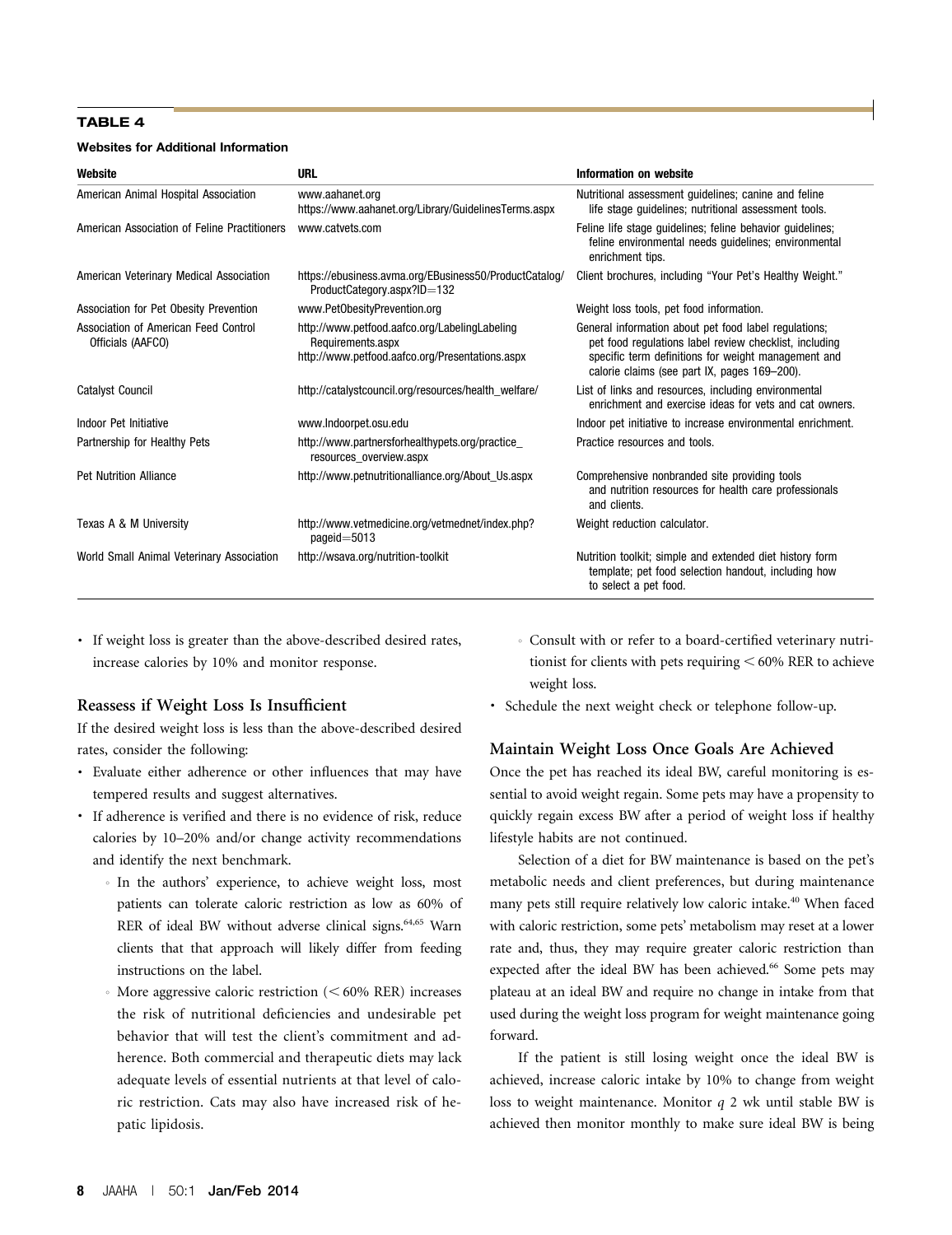maintained, making adjustments if necessary. It may take several monthly recheck exams to determine appropriate maintenance energy requirements.

# Client Communication and Pet Behavior Modification

The process of managing and encouraging weight-loss programs can be challenging. Weight loss is seldom continually linear, which can frustrate pet owners and veterinary staff. Factors that affect programs are both pet- and client-related. Some common areas that challenge successful weight loss, and possible solutions, are shown in Table 3. Internet resources for tools and further information are listed in Table 4.

# **Conclusion**

This article highlights the importance of weight management and is meant to aid in the implementation of successful weight management programs. The authors' intent is also to stimulate discussion about, and encourage further investigation into, weight management for pets. The prevalence of overweight dogs and cats is excessively high, and the authors would like these guidelines to serve as a call to action for small animal practitioners everywhere to give these patients the attention they merit.

There is a need for further research to develop more effective strategies for achieving successful weight loss in dogs and cats. Design of effective exercise programs is hampered due to lack of information on calories expended during many forms of exercise. It is the authors' hope that future research will aid the practitioner in the development of strategic exercise plans for dogs and cats.

Additionally, the authors feel strongly that the pet food industry must provide standardized and consumer-friendly nutrient profile information and clearer feeding guides on pet food labels to enable veterinary teams and consumers to make more informed diet and feeding management choices for pets. The new AAFCO requirement to show caloric content on pet food labels is not scheduled to be fully implemented until 2015.

The recent designation of obesity as a disease by the American Medical Association is compelling as it offers recognition of the serious and complex nature of the condition, but it may have unintended consequences. Although beyond the scope and mission of these guidelines, further discussion of that matter in veterinary medicine is warranted.

A successful weight management program will greatly improve the health of pets, reduce the potential for future health concerns, increase the level of activity of pets, and ultimately will improve the client/patient bond.

#### FOOTNOTES

<sup>a</sup> Dirlotapide; Zoetis, Florham Park, NJ

#### **REFERENCES**

- 1. Courcier EA, O'Higgins R, Mellor DJ, et al. Prevalence and risk factors for feline obesity in a first opinion practice in Glasgow, Scotland. J Feline Med Surg 2010;12(10):746–53.
- 2. Courcier EA, Thomson RM, Mellor DJ, et al. An epidemiological study of environmental factors associated with canine obesity. J Small Anim Pract 2010;51(7):362–7.
- 3. Lund E, Armstrong P, Kirk C, et al. Prevalence and risk factors for obesity in adult cats from private US veterinary practices. Intern J Appl Res Vet Med 2005;3(2):88–96.
- 4. Lund E, Armstrong P, Kirk C, et al. Prevalence and risk factors for obesity in adult dogs from private US veterinary practices. Intern J Appl Res Vet Med 2006;4:177–86.
- 5. Lawler DF, Evans RH, Larson BT, et al. Influence of lifetime food restriction on causes, time, and predictors of death in dogs. J Am Vet Med Assoc 2005;226(2):225–31.
- 6. German AJ. The growing problem of obesity in dogs and cats. J Nutr 2006;136(7)(suppl):1940S–6S.
- 7. Kealy RD, Lawler DF, Ballam JM, et al. Effects of diet restriction on life span and age-related changes in dogs. J Am Vet Med Assoc 2002; 220(9):1315–20.
- 8. Lusby AL, Kirk CA, Bartges JW. The role of key adipokines in obesity and insulin resistance in cats. J Am Vet Med Assoc 2009; 235(5):518–22.
- 9. Wakshlag JJ, Struble AM, Levine CB, et al. The effects of weight loss on adipokines and markers of inflammation in dogs. Br J Nutr 2011; 106(suppl 1):S11–4.
- 10. Laflamme DP. Companion Animals Symposium: Obesity in dogs and cats: What is wrong with being fat? J Anim Sci 2012;90(5):1653–62.
- 11. Bach JF, Rozanski EA, Bedenice D, et al. Association of expiratory airway dysfunction with marked obesity in healthy adult dogs. Am J Vet Res 2007;68(6):670–5.
- 12. Lund EM, Armstrong PJ, Kirk CA, et al. Health status and population characteristics of dogs and cats examined at private veterinary practices in the United States. J Am Vet Med Assoc 1999;214(9):1336–41.
- 13. Tvarijonaviciute A, Ceron JJ, Holden SL, et al. Effect of weight loss in obese dogs on indicators of renal function or disease. J Vet Intern Med 2013;27(1):31–8.
- 14. Scarlett JM, Donoghue S. Associations between body condition and disease in cats. J Am Vet Med Assoc 1998;212(11):1725–31.
- 15. Kil DY, Swanson KS. Endocrinology of obesity. Vet Clin North Am Small Anim Pract 2010;40(2):205–19.
- 16. Marshall W, Bockstahler B, Hulse D, et al. A review of osteoarthritis and obesity: current understanding of the relationship and benefit of obesity treatment and prevention in the dog. Vet Comp Orthop Trauma 2009:22(5):339–45.
- 17. Glickman LT, Schofer FS, McKee LJ, et al. Epidemiologic study of insecticide exposures, obesity, and risk of bladder cancer in household dogs. J Toxicol Environ Health 1989;28(4):407–14.
- 18. Perez Alenza MD, Peña L, del Castillo N, et al. Factors influencing the incidence and prognosis of canine mammary tumours. *J Small* Anim Pract 2000;41(7):287–91.
- 19. Pérez Alenza D, Rutteman GR, Peña L, et al. Relation between habitual diet and canine mammary tumors in a case-control study. J Vet Intern Med 1998;12(3):132–9.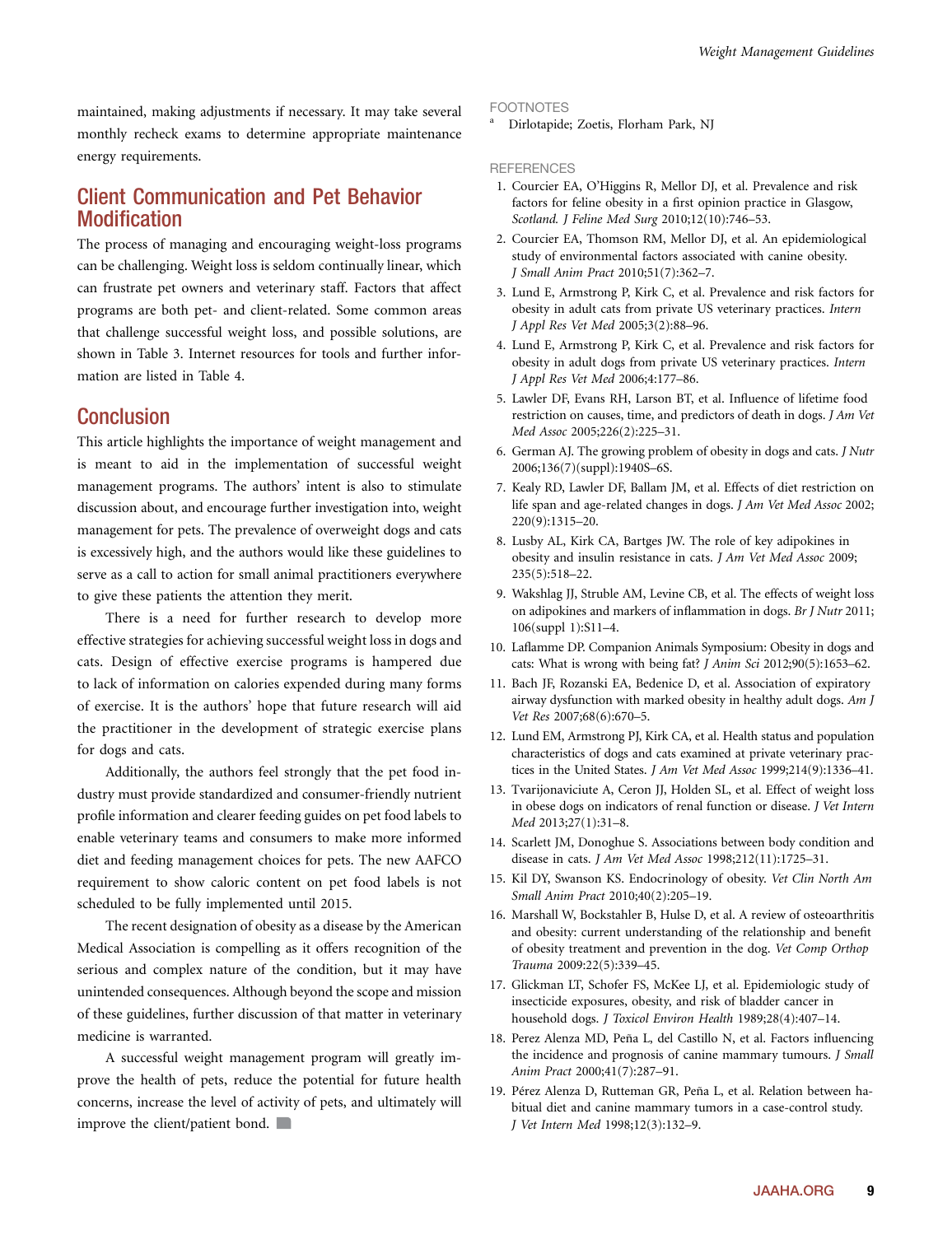- 20. White GA, Hobson-West P, Cobb K, et al. Canine obesity: is there a difference between veterinarian and owner perception? J Small Anim Pract 2011;52(12):622–6.
- 21. Baldwin K, Bartges J, Buffington T, et al. AAHA nutritional assessment guidelines for dogs and cats. *J Am Anim Hosp Assoc* 2010; 46(4):285–96.
- 22. Association of American Feed Control Officials. Official Publication. Oxford (IN): Association of American Feed Control Officials 2013. Available online at www.aafco.org. Accessed October 24, 2013.
- 23. Houpt KA, Coren B, Hintz HF, et al. Effect of sex and reproductive status on sucrose preference, food intake, and body weight of dogs. J Am Vet Med Assoc 1979;174(10):1083–5.
- 24. Flynn MF, Hardie EM, Armstrong PJ. Effect of ovariohysterectomy on maintenance energy requirement in cats. J Am Vet Med Assoc 1996;209(9):1572–81.
- 25. Jeusette I, Detilleux J, Cuvelier C, et al. Ad libitum feeding following ovariectomy in female Beagle dogs: effect on maintenance energy requirement and on blood metabolites. J Anim Physiol Anim Nutr (Berl) 2004;88(3–4):117–21.
- 26. Bermingham EN, Weidgraaf K, Hekman M, et al. Seasonal and age effects on energy requirements in domestic short-hair cats (Felis catus) in a temperate environment. J Anim Physiol Anim Nutr (Berl) 2013;97(3):522–30.
- 27. Kienzle E, Rainbird A. The maintenance energy requirement of dogs –what is the correct value for the calculation of metabolic body weight in dogs. J Nutr 1991;121(11 suppl):S39–40.
- 28. Edney AT, Smith PM. Study of obesity in dogs visiting veterinary practices in the United Kingdom. Vet Rec 1986;118(14):391–6.
- 29. Scarlett JM, Donoghue S, Saidla J, et al. Overweight cats: prevalence and risk factors. Int J Obes Relat Metab Disord 1994; 18(suppl 1):S22–8.
- 30. Laflamme DP. Nutrition for aging cats and dogs and the importance of body condition. Vet Clin North Am Small Anim Pract 2005;35(3): 713–42.
- 31. Armstrong P, Lund E. Changes in body composition and energy balance with aging. Vet Clin Nutr 1996;3(3):83-7.
- 32. Debraekeloer J, Gross K, Zicker S. Normal dogs. In: Hand MS, Thatcher CD, Remillard RL, et al, eds. Small animal clinical nutrition. 4th ed. Topeka (KS): Mark Morris Institute; 2000:213–60.
- 33. Michel KE, Anderson W, Cupp C, et al. Correlation of a feline muscle mass score with body composition determined by dualenergy X-ray absorptiometry. Br J Nutr 2011;106(suppl 1):S57-9.
- 34. Lusby A, Kirk C. Obesity. Bonagura J, Twedt D, eds. Kirk's current veterinary therapy XIV. St. Louis (MO): Saunders Elsevier; 2008: 191–5.
- 35. Laflamme D. Development and validation of a body condition score system for cats. Feline Pract 1997;25:13–8.
- 36. Bjornvad CR, Nielsen DH, Armstrong PJ, et al. Evaluation of a ninepoint body condition scoring system in physically inactive pet cats. Am J Vet Res 2011;72(4):433–7.
- 37. Laflamme D. Development and validation of a body condition score system for dogs. Canine Pract 1997;22:10–5.
- 38. Churchill J. Increase the success of weight loss programs by creating an environment for change. Compend Contin Educ Vet 2010; 32(12):E1.
- 39. Laflamme DP, Kuhlman G, Lawler DF. Evaluation of weight loss protocols for dogs. J Am Anim Hosp Assoc 1997;33(3):253–9.
- 40. German AJ, Holden SL, Mather NJ, et al. Low-maintenance energy requirements of obese dogs after weight loss. Br J Nutr 2011; 106(suppl 1):S93–6.
- 41. Wakshlag JJ, Struble AM, Warren BS, et al. Evaluation of dietary energy intake and physical activity in dogs undergoing a controlled weight-loss program. J Am Vet Med Assoc 2012;240(4):413–9.
- 42. German AJ, Holden SL, Mason SL, et al. Imprecision when using measuring cups to weigh out extruded dry kibbled food. J Anim Physiol Anim Nutr (Berl) 2011;95(3):368–73.
- 43. Hewson-Hughes AK, Hewson-Hughes VL, Miller AT, et al. Geometric analysis of macronutrient selection in the adult domestic cat, Felis catus. J Exp Biol 2011;214(pt 6):1039–51.
- 44. Zoran DL, Buffington CA. Effects of nutrition choices and lifestyle changes on the well-being of cats, a carnivore that has moved indoors. J Am Vet Med Assoc 2011;239(5):596–606.
- 45. Wannemacher RW Jr, McCoy JR. Determination of optimal dietary protein requirements of young and old dogs. J Nutr 1966;88(1): 66–74.
- 46. Weber M, Bissot T, Servet E, et al. A high-protein, high-fiber diet designed for weight loss improves satiety in dogs. J Vet Intern Med 2007;21(6):1203–8.
- 47. Halton TL, Hu FB. The effects of high protein diets on thermogenesis, satiety and weight loss: a critical review. J Am Coll Nutr 2004;23(5):373–85.
- 48. Hutchinson D, Freeman L, Schreiner K, et al. Requirements of senior dogs and analysis of nutrient profiles of commercially available diets for senior dogs. Intern J Appl Res Vet Med 2011;9(1):68–79.
- 49. Butterwick RF, Markwell PJ. Effect of amount and type of dietary fiber on food intake in energy-restricted dogs. Am J Vet Res 1997; 58(3):272–6.
- 50. Yamka R, Frantz N, Friesen K. Effects of 3 canine weight loss foods on body composition and obesity markers. Intern J Appl Res Vet Med 2007;5(3):125–32.
- 51. Jewell DE, Toll PW, Novotny BJ. Satiety reduces adiposity in dogs. Vet Ther 2000;1(1):17–23.
- 52. Prola L, Dobenecker B, Mussa PP, et al. Influence of cellulose fibre length on faecal quality, mineral excretion and nutrient digestibility in cat. J Anim Physiol Anim Nutr (Berl) 2010;94(3):362–7.
- 53. Linder DE, Freeman LM, Morris P, et al. Theoretical evaluation of risk for nutritional deficiency with caloric restriction in dogs. Vet Q 2012;32(3–4):123–9.
- 54. Linder DE, Freeman LM. Evaluation of calorie density and feeding directions for commercially available diets designed for weight loss in dogs and cats. J Am Vet Med Assoc 2010;236(1):74–7.
- 55. Roudebush P, Schoenherr WD, Delaney SJ. An evidence-based review of the use of nutraceuticals and dietary supplementation for the management of obese and overweight pets. J Am Vet Med Assoc 2008;232(11):1646–55.
- 56. Gossellin J, Peachey S, Sherington J, et al. Evaluation of dirlotapide for sustained weight loss in overweight Labrador retrievers. J Vet Pharmacol Ther 2007;30(suppl 1):55–65.
- 57. Hunter GR, Brock DW, Byrne NM, et al. Exercise training prevents regain of visceral fat for 1 year following weight loss. Obesity (Silver Spring) 2010;18(4):690–5.
- 58. Andreou E, Philippou C, Papandreou D. Effects of an intervention and maintenance weight loss diet with and without exercise on anthropometric indices in overweight and obese healthy women. Ann Nutr Metab 2011;59(2–4):187–92.